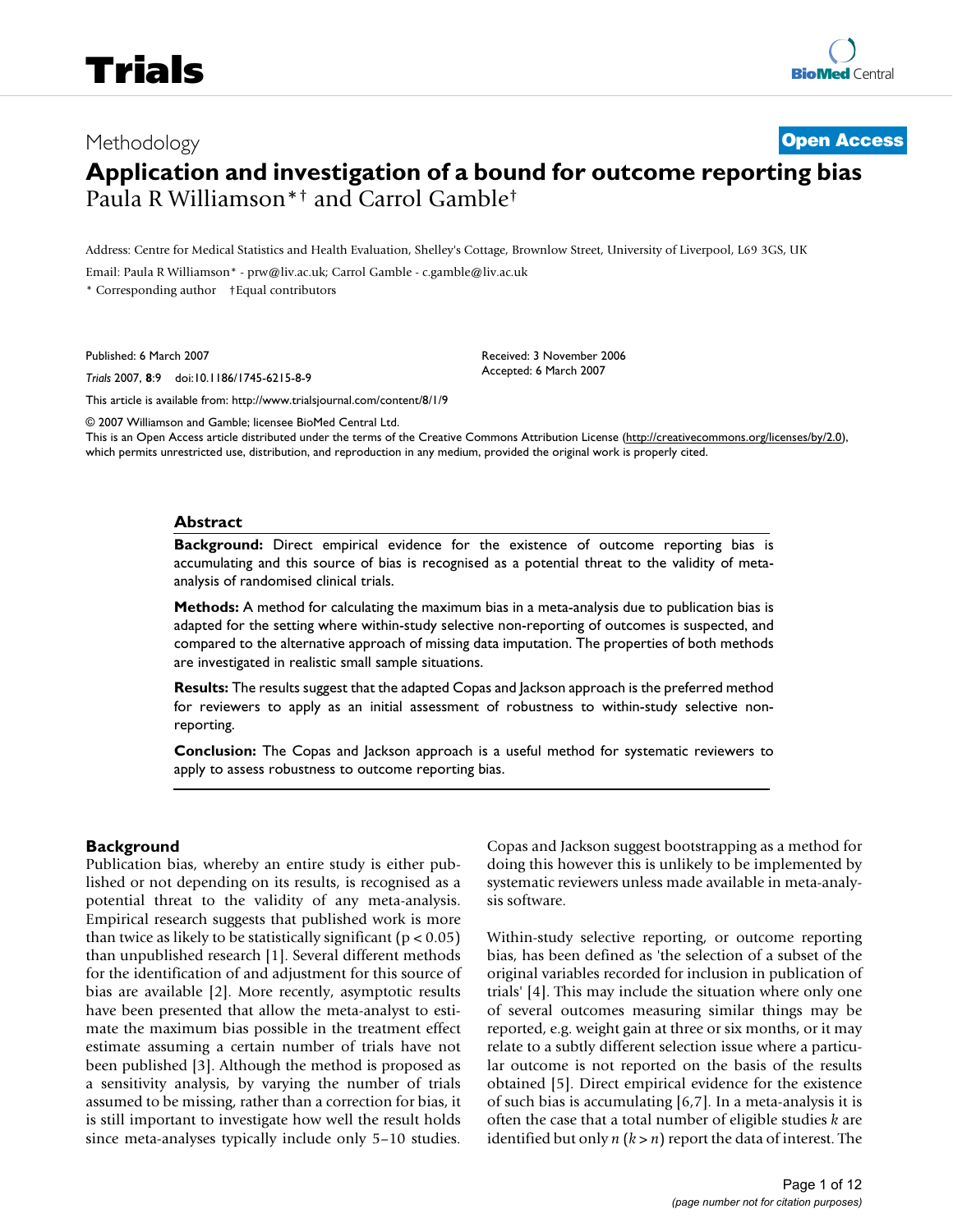reviewer needs to examine the remaining (*k-n*) studies and try to establish whether the particular outcome has been collected but not reported. This should ideally involve contact with the original trialists which may result in missing data being made available or it may confirm that the outcome data were not recorded [8]. However it is likely that in a subset of these studies,  $m$  ( $\leq k-n$ ) say, no such information is forthcoming. If the level of suspicion that selective non-reporting has occurred in these *m* studies is high, it has been recommended that a sensitivity analysis be undertaken assuming such bias has occurred [8].

We have previously proposed and applied a method for imputing data in this setting when the outcome of interest is binary and each trial compares two treatments [8]. Applying the Copas and Jackson bound with known *m* is easier to compute than the imputation method and therefore potentially very useful as an initial sensitivity analysis to assess robustness to extreme within-study selective non-reporting. In this paper we present a simulation study undertaken to assess how the two methods perform when bias arises as a result of various realistic suppression models.

## **Methods**

In sections 2.1 and 2.2 we describe the two methods of bias adjustment based on theoretical considerations and imputation respectively. Each method is applied to five meta-analyses from a cohort previously described [8]. Some discrepancies between results from the two methods were noted. In section 2.3 we describe a simulation study undertaken to gain an understanding of how the two methods perform in realistic meta-analysis and trial suppression model settings.

#### *2.1 Maximum bias bound*

For a given number of unpublished studies, *m*, the maximum bias,  $b$ , in the treatment effect estimate is given by the formula

$$
|b| \le \frac{n+m}{n} \phi \left\{ \Phi^{-1} \left( \frac{n}{n+m} \right) \right\} \frac{\sum_{i=1}^{n} \sigma_i^{-1}}{\sum_{i=1}^{n} \sigma_i^{-2}} \tag{2.1}
$$

where *n* is the number of studies reporting data and  $\sigma_i$  is the standard error of the treatment effect estimate in study *i* [3]. The approach assumes that larger studies (with small standard error) are more likely to be published than smaller studies (with larger standard error). The number of unpublished studies is usually unknown and thus sensitivity analysis, varying the unknown number of unpublished studies, *m*, is recommended. In the context of within-study selective non-reporting, the number of studies found to be eligible, where the outcome is known or suspected to have been measured but no results were presented, is known. If we take m to equal this number, (2.1) can be used to assess the robustness to this form of bias. A pooled effect estimate is first calculated from the *n* studies reporting data and either a fixed or random effects model as appropriate The bias-adjusted estimate is calculated by adding the value of this bound to the pooled effect estimate. Either +b or -b is added depending on the direction of effect such that the estimate is moved closer to the null.

## *2.2 Imputation of missing data*

The maximum possible value for the pooled log odds ratio was also estimated by imputing missing data, specifically the number of events in each treatment group, for each of the *m* studies under the extreme assumption that the reason they are missing is because the two tailed pvalue from the trial was greater than 0.05, and then combining this with observed data [8]. All possible imputation combinations are enumerated and in turn are pooled with the available data from the other *n* studies to produce a histogram of the meta-analysis estimates. For those examples where  $\tau^2 > 0$ , random effects estimates were also calculated incorporating the between-study variance estimated from the observed data. The maximum imputation-adjusted estimate for the pooled log odds ratio is taken from the distribution of all possible values under this imputation method. An assessment is then made as to whether the inference is robust to the extreme value of the histogram or not. This approach is attractive since establishing robustness to the most extreme scenario avoids the need to undertake more complex analyses.

The imputation can be constrained by using information, either in the report or from clinical knowledge, to reduce the range of the possible number of events in a particular treatment group. For example, reported data from an associated outcome such as cancer-specific mortality may be taken as the lower limit for all-cause mortality. Unconstrained data were imputed for all examples. Constrained data were imputed for two reviews as follows [8]. In the cancer example, information from trial reports on subgroups and infection-related mortality was used to limit the range of the possible number of overall deaths. In the immunoglobulin review, by definition the number of serious infections had to be at least equal to the number of events reported for either sepsis or death from infection, providing a lower bound.

## *2.3 Simulation study*

Data for the treatment group were simulated from a  $Bin(N, pt)$  distribution, for the control group from a  $Bin(N, pc)$  distribution. The choice of pt and pc determines the log odds ratio, log(OR). The sample size, N, was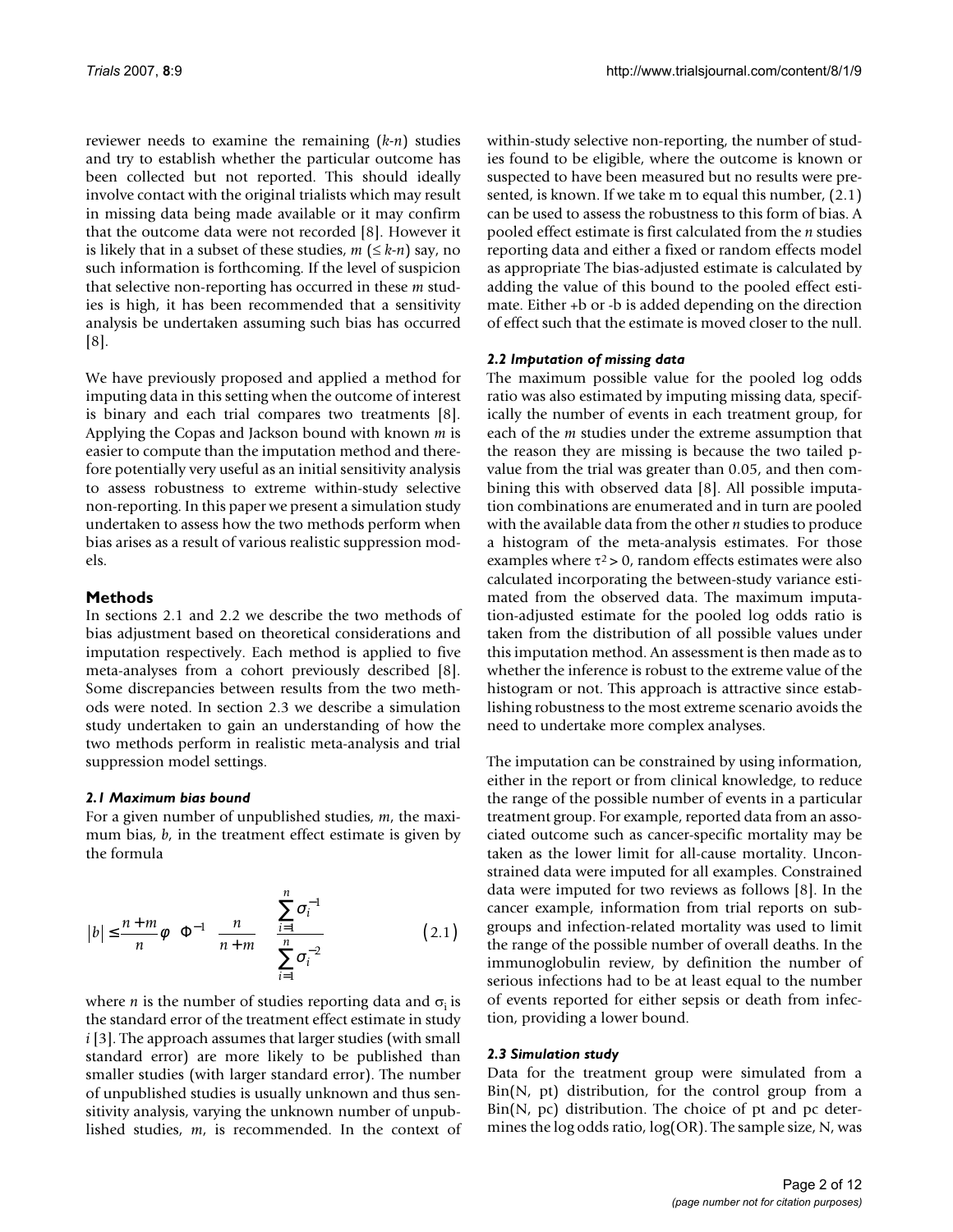varied across trials according to a normal distribution with mean  $N_\mu$  and standard deviation  $v^* N_\mu$  where  $v$ could take values between 0 and 1 with increasing values providing greater sample size variability between trials within a meta-analysis. A lower limit for N was applied such that values of N could not be less than 10 by setting any values generated less than this equal to 10. Data were simulated from  $k = n + m$  trials.

The true relative treatment effect was varied with values of the odds ratio taken as 1, 0.7, 0.5, and 0.3 by setting pt equal to 0.25 and varying the value of pc. The total number of trials before suppression,  $k = n + m$ , was taken as 5,6,7,8,10, and 15 with the value of *m* allowed to take values equal to but not greater than *n*. Trial size was varied by taking values for *N*<sup>µ</sup> of 25, 50, 75, 100, 150, 200, and 300 and <sup>υ</sup> of 0.05, 0.15, and 0.35.

Three selection mechanisms have been considered: standard errors, one- and two-tailed p-values. Suppression on the basis of one- and two-tailed p-values and standard errors is not the same as the selection mechanism resulting in the Copas and Jackson bias bound being attained. However our objective in this paper is to assess how robust the methods are to realistic suppression models. A selection mechanism based on standard errors alone will not systematically bias the results of a meta-analysis, although there will be some loss of precision. Selection mechanisms based on one and two-tailed p-values will provide similar results the further the true effect is from the null. However there will be differences in the studies suppressed and resulting bias when the true odds ratio is close to or equal to one. In this situation suppression based on one-tailed p-values will systematically bias the results in one direction by suppressing a corner of the funnel plot producing an asymmetrical funnel, while suppression using two tailed p-values will produce a hollow funnel similar to suppression based on standard errors and will not systematically bias results in a particular direction. Therefore of the three selection mechanisms one-tailed p-value selection will produce the strongest bias and is arguably the most realistic suppression mechanism as it allows for differential selection according to the direction of the treatment effect.

The true bias in the treatment effect estimate was calculated as the difference between the pooled log(OR) from all  $n + m$  trials (unsuppressed) and the pooled log(OR) based on the selected trials. The Copas and Jackson bias bound was calculated using (2.1) above. For each simulated dataset, the difference between the pooled log(OR) from all *n* + *m* trials (unsuppressed) and the Copas and Jackson adjusted estimate was calculated. This simulation exercise was repeated 10,000 times for each combination of parameters pt, pc,  $N_{\mu}$  and v. For settings where the alternative method of imputation may be considered, namely small study sizes and few trials not reporting the data of interest, results were also obtained after adjustment via the imputation method for comparison. In settings where larger numbers of larger studies are missing, imputation was not considered due to the computational time involved [8].

# **Results**

## *3.1 Results for real examples*

Table 1 shows the pooled estimates for each example following bias adjustment via both imputation and the Copas and Jackson approach (original data available on request from the first author). There are some differences in the results from the two methods. In the cancer metaanalysis, there is both a small number of studies presenting results in the trial publication and a large variability in the size of the standard errors of the reported effect estimates, and the difference between the results from the two methods of adjustment is marked. The albumin example includes a larger number of trials similar in size however, and the bias-adjusted estimates are almost identical.

The difference between the two estimates is most marked in the cancer example with the imputation approach resulting in a much greater bias adjustment. Clearly the smallest studies are not suppressed here but neither are they in the other examples where the methods gave more similar results. Motivated by this example in particular, our aim in the rest of this paper is to understand how the two methods perform in a variety of settings via a simulation study.

## *3.2 Simulation study*

Figures 1, 2, 3, 4, 5, 6 show the results of the simulation study for the effects of increasing the treatment effect size and variability in trial size around the average shown when suppression is based on the one-tailed p-value. The median difference between the true bias and the Copas and Jackson bias bound is plotted against the median true bias, where median values have been found from the distribution of values across the 10,000 simulated datasets.

The plots show that, under the selection model based on one-tailed p-values, the bias increases as the number of suppressed trials increases, and the Copas and Jackson bias bound overestimates the bias, as expected. This conservatism increases as the number of suppressed trials increases. These results were similar across all three suppression models. Importantly these results provide information on the degree of overestimation in realistic settings.

Table 2 shows the 2.5th, 50th and 97.5th centiles of the distribution of the difference between the pooled log(OR)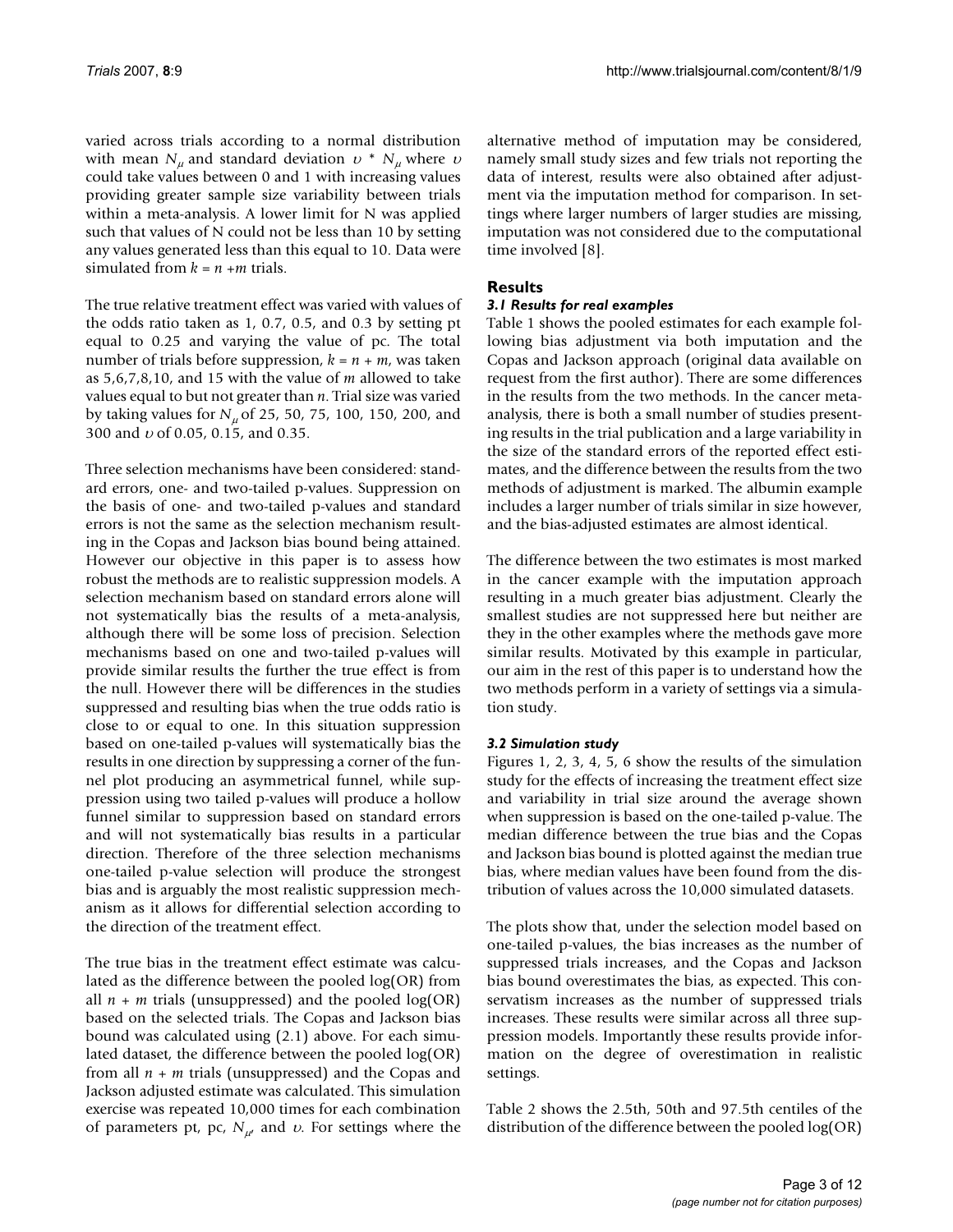| <b>Example</b>                              | Cancer             | Immunoglobulin          | Prostaglandin           | <b>Albumin</b>         | <b>Asthma</b> |
|---------------------------------------------|--------------------|-------------------------|-------------------------|------------------------|---------------|
| Original pooled logOR:                      |                    |                         |                         |                        |               |
| FE.                                         | $-0.360$           | $-0.204$                | $-0.071$                | 0.366                  | $-1.258$      |
| <b>RE</b>                                   |                    | $-0.3$                  | $-0.142$                |                        | $-1.376$      |
| Tau-squared                                 | 0                  | 0.111                   | 0.200                   | 0                      | 0.403         |
| N                                           |                    | 12                      | 18                      | 18                     | 17            |
| (Range of number of participants in trials) | (44 to 733)        | $(66 \text{ to } 2416)$ | $(20 \text{ to } 2517)$ | $(10 \text{ to } 141)$ | (9 to 50)     |
| м                                           | 4                  |                         |                         | 2                      |               |
| (Number of participants per trial)          | (67, 91, 146, 750) | (20, 111, 235)          | (60)                    | (16, 28)               | (35)          |
| Copas-adjusted estimate:                    |                    |                         |                         |                        |               |
| FE                                          | $-0.045$           | $-0.133$                | $-0.033$                | 0.591                  | $-1.153$      |
| RE                                          |                    | $-0.135$                | $-0.050$                |                        | $-1.241$      |
| Maximum imputation-adjusted estimate:       |                    |                         |                         |                        |               |
| FE (constrained)                            | 0.229              | $-0.111$                | $-0.027$                | 0.589                  | $-1.034$      |
| FE (unconstrained)                          | 0.269              | $-0.110$                | $-0.027$                | 0.589                  | $-1.034$      |
| RE                                          |                    | $-0.154$                | $-0.049$                |                        | $-1.160$      |

**Table 1: Estimates of bias-adjusted pooled effect in five meta-analysis case studies. FE: fixed effects, RE: random effects.**

from all *n* + *m* trials (unsuppressed) and the bias-adjusted estimates from the two methods for selected simulation parameters. The number of trials has been chosen to be five or 10 since most meta-analyses fall into this range. The results indicate that for a meta-analysis that includes a small number of small trials, the bias could be substantially underestimated in a proportion of cases. This was not the case however for selection based on standard errors. For suppression based on one- and two-tailed pvalues, the accuracy of the Copas and Jackson estimate increased with increasing number of trials, larger trial size, decreased trial size variability and larger treatment effects. For suppression based on standard errors, the accuracy of the Copas and Jackson estimate increased with increasing number of trials, larger trial size, increased trial size variability and smaller treatment effects.

The simulation results demonstrate that the imputation method leads to systematically greater over-adjustment for bias compared to the Copas and Jackson method. We believe this to be the explanation for the difference between the results of the two methods in the cancer example shown in Table 1.

## **Discussion**

In this paper we advocate that robustness of the metaanalysis to outcome reporting bias be assessed where there is a high level of suspicion that within-study selective reporting has occurred. We recommend sensitivity analysis rather than adjustment, since correction for bias is impossible without knowledge of the exact selection mechanism operating. Understanding selection bias is made all the more difficult when one recognises that the process may vary across different fields, for example mechanisms operating in genetic epidemiology may differ from clinical trials [9].

In some instances it may be obvious that an outcome was measured even if not reported given the other outcomes included in a trial publication. For example, if cause-specific mortality is reported then overall mortality must have been measured, even if not reported. In other situations it may be that a battery of tests or measurements are usually undertaken together, for example systolic and diastolic blood pressure, such that if one outcome is reported but another is not, one should be suspicious that the latter may have been selectively not reported. However it is probable that it will often be difficult to assess whether the outcome was measured and judgment will be required. The ORBIT (Outcome Reporting Bias In Trials) project, funded by the UK Medical Research Council, will attempt to further our understanding of the processes resulting in selective outcome reporting through interviews with clinical trialists. The sensitivity and specificity of a method for assessing outcome reporting bias in a trial will be estimated by comparing the assessment based on all trial reports with the information obtained directly from trialists.

Researchers often rely on the shape of funnel plots to detect publication bias however empirical studies suggest that this may be misleading [10]. Tests for asymmetry in a funnel plot, including that of Egger, have low power in typical meta-analyses involving 5–10 trials [11]. It may be of interest to undertake such a test, and a significant result may be taken as evidence of asymmetry, however the sources of bias, be they methodological quality or outcome reporting bias or some other small study effects,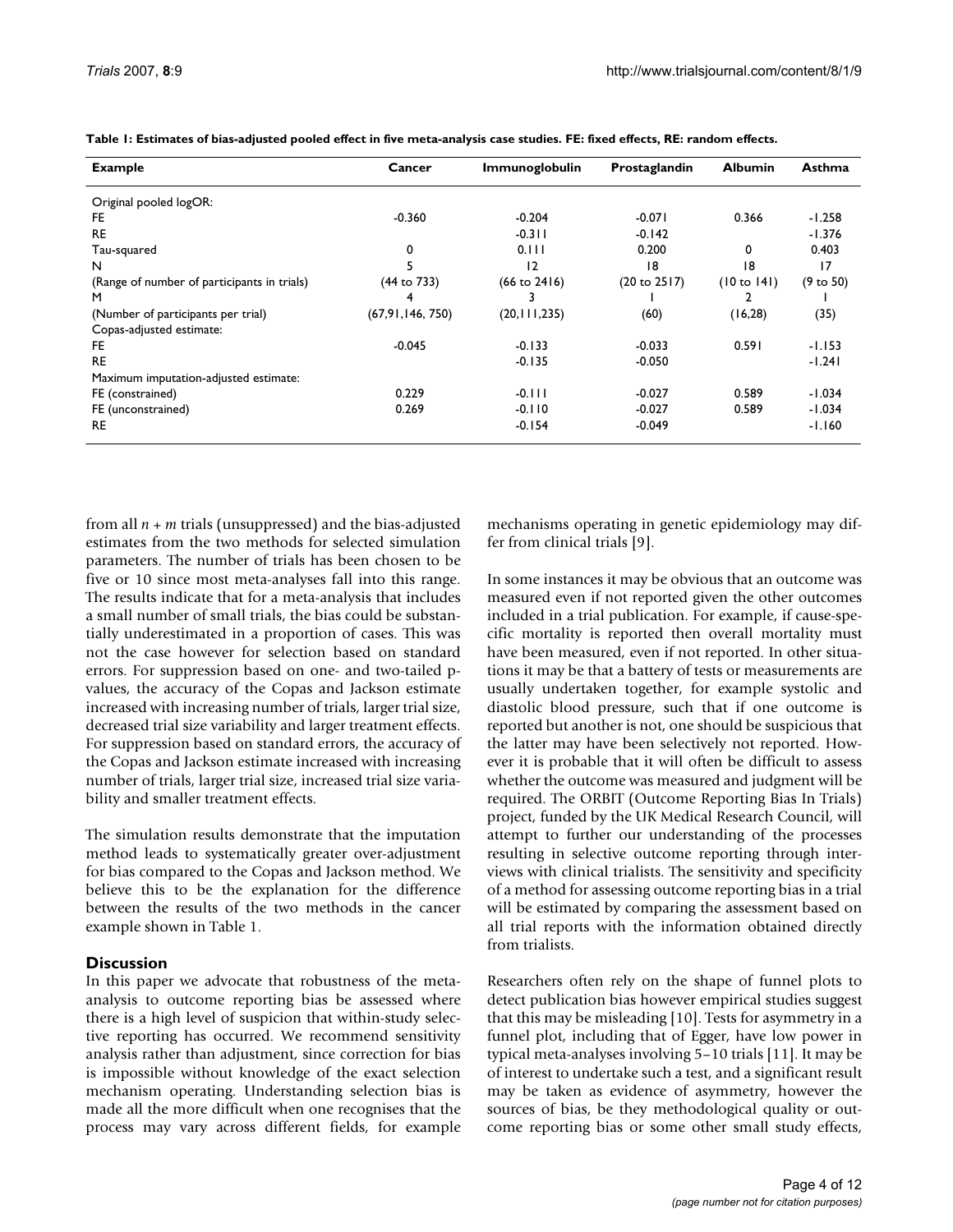

5 trials 6 trials 6 trials 15 trials 7 trials 15 trials 15 trials 15 trials 15 trials 15 trials 15 trials 15 trials

#### Figure 1

The numbers on each line represent the number of studies suppressed. The y-axis is the difference between the estimated bias and the Copas and Jackson bias bound. Simulation results:  $OR = I$ , selection based on one tailed p-values, trial size variability = 0.05.

need further investigation. We prefer not to rely on a nonsignificant result as indicative of a lack of bias when evidence from clinical opinion or the trial paper, e.g. p-value for the outcome reported to be >0.05, clearly raises our level of suspicion.

Assessing the robustness of a meta-analysis to extreme within-study selective non-reporting is a useful first stage. Imputation of missing data has the advantage that it can be constrained by information given in the report. However the disadvantages include the programming and computational time required as well as the limitation to binary outcomes. The approach suggested in this paper based on the method of Copas and Jackson has the advantage of being simple to compute. However information given in the report cannot be used to provide a tighter bound.

The simulation results provide useful information for practical meta-analysts. The approach taking the extreme estimate under imputation has been shown to work poorly by severe over-adjustment. The Copas and Jackson adjustment works well for most cases investigated under a variety of true suppression models. In situations where the treatment effect is small, trial sizes are small and/or variable, the number of studies with available data is small and the number with missing outcome data large, the approach was found to be less accurate. However, in these situations the adjustment is conservative, and hence a meta-analysis which is found to be robust after this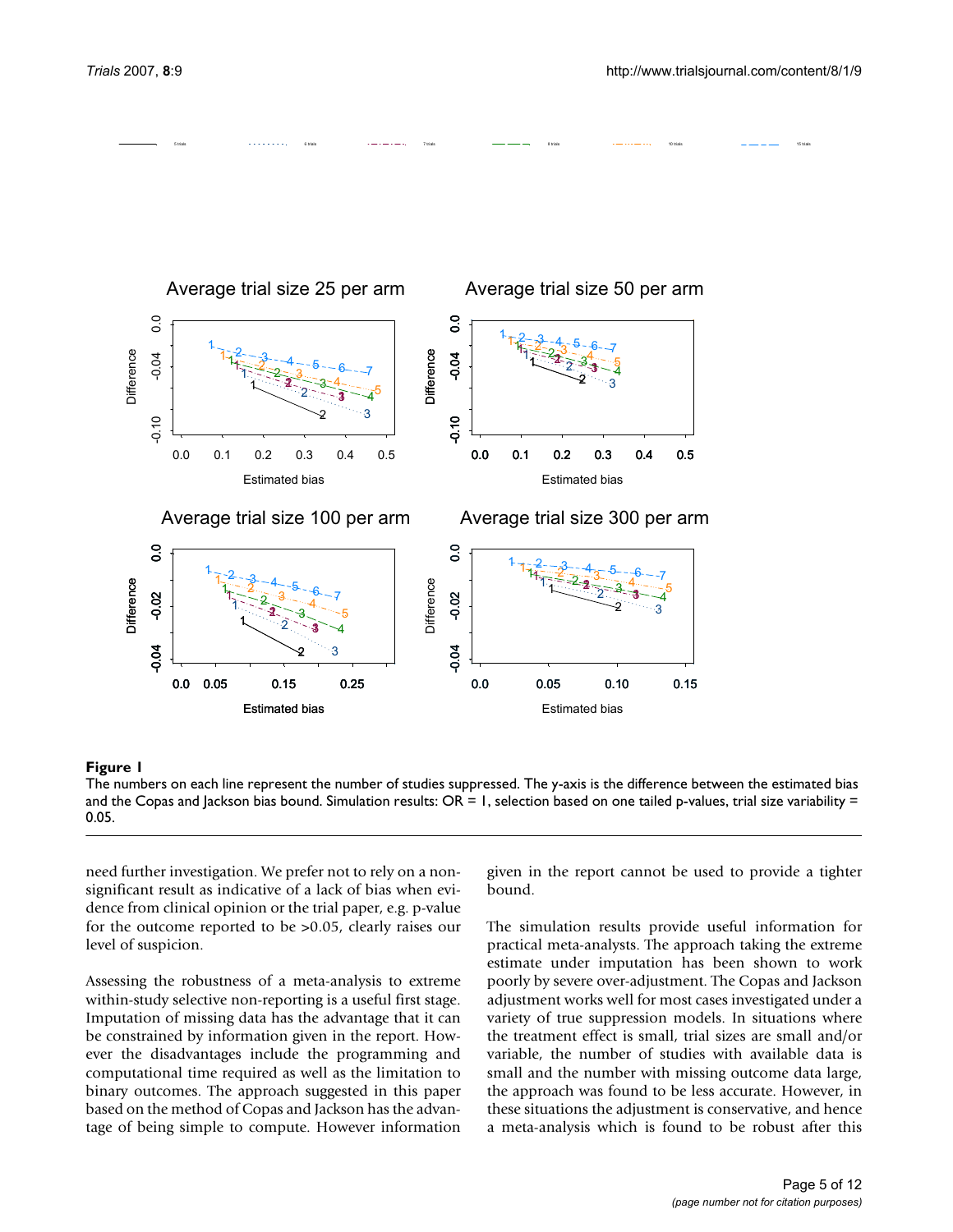

5 trials 19 trials 15 trials 15 trials 15 trials 15 trials 15 trials 15 trials 15 trials 15 trials 15 trials 1

#### Figure 2

The numbers on each line represent the number of studies suppressed. The y-axis is the difference between the estimated bias and the Copas and Jackson bias bound. Simulation results:  $OR = 0.7$ , selection based on one tailed p-values, trial size variability  $= 0.05.$ 

degree of adjustment can be considered to be robust to this form of bias.

There are several issues in this work worthy of further development and investigation. Firstly, the application of the method to the problem of within-study selective nonreporting makes no allowance for the possibility that there are also further studies that may have collected data on the outcome of interest that are simply not known about. As with other papers in this area [8,12], this should be viewed as an initial exploratory analysis. If the metaanalysis is not robust to within-study selective reporting bias this needs to be recognised. If the results are robust, further work should be undertaken regarding bias due to

unpublished studies. Further work is needed to evaluate this two-stage approach and also to consider methods to allow for both within- and between-study selective reporting simultaneously. Secondly, the method has only been investigated for trial settings in the absence of heterogeneity of treatment effect across studies. Thirdly, in their work related to between-study selection bias, Copas and Jackson comment that "In reality, significance is not the only factor taken into account by editors and referees, or even by authors in deciding whether to write up their study and submit the article in the first place". It may be however that statistical significance plays a larger part in the decision about which outcomes to present within a report. Further work is needed to understand the selection mech-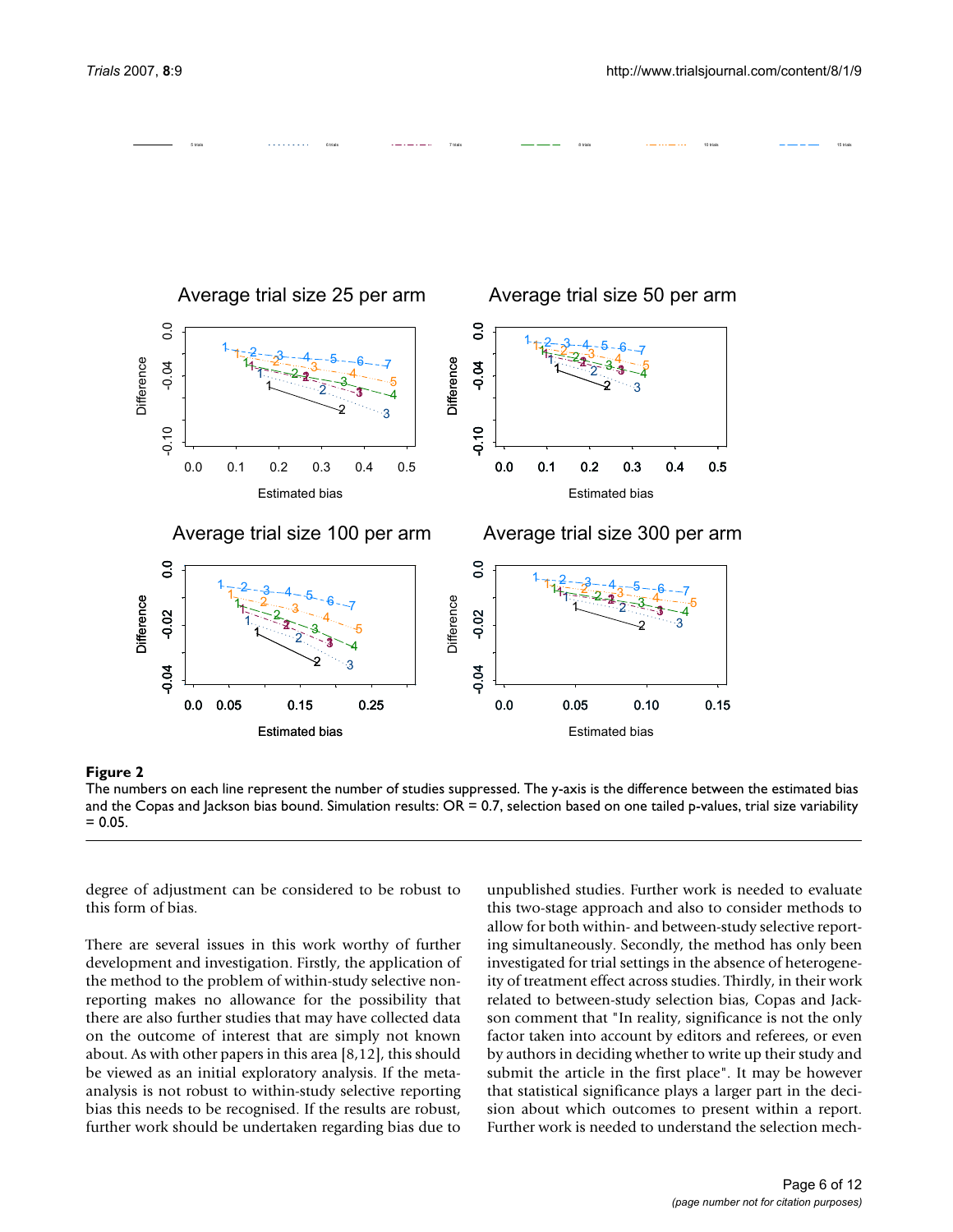

5 trials 15 trials 15 trials 15 trials 15 trials 15 trials 15 trials 15 trials 15 trials 15 trials 15 trials 1

#### Figure 3

The numbers on each line represent the number of studies suppressed. The y-axis is the difference between the estimated bias and the Copas and Jackson bias bound. Simulation results:  $OR = 0.5$ , selection based on one tailed p-values, trial size variability  $= 0.05.$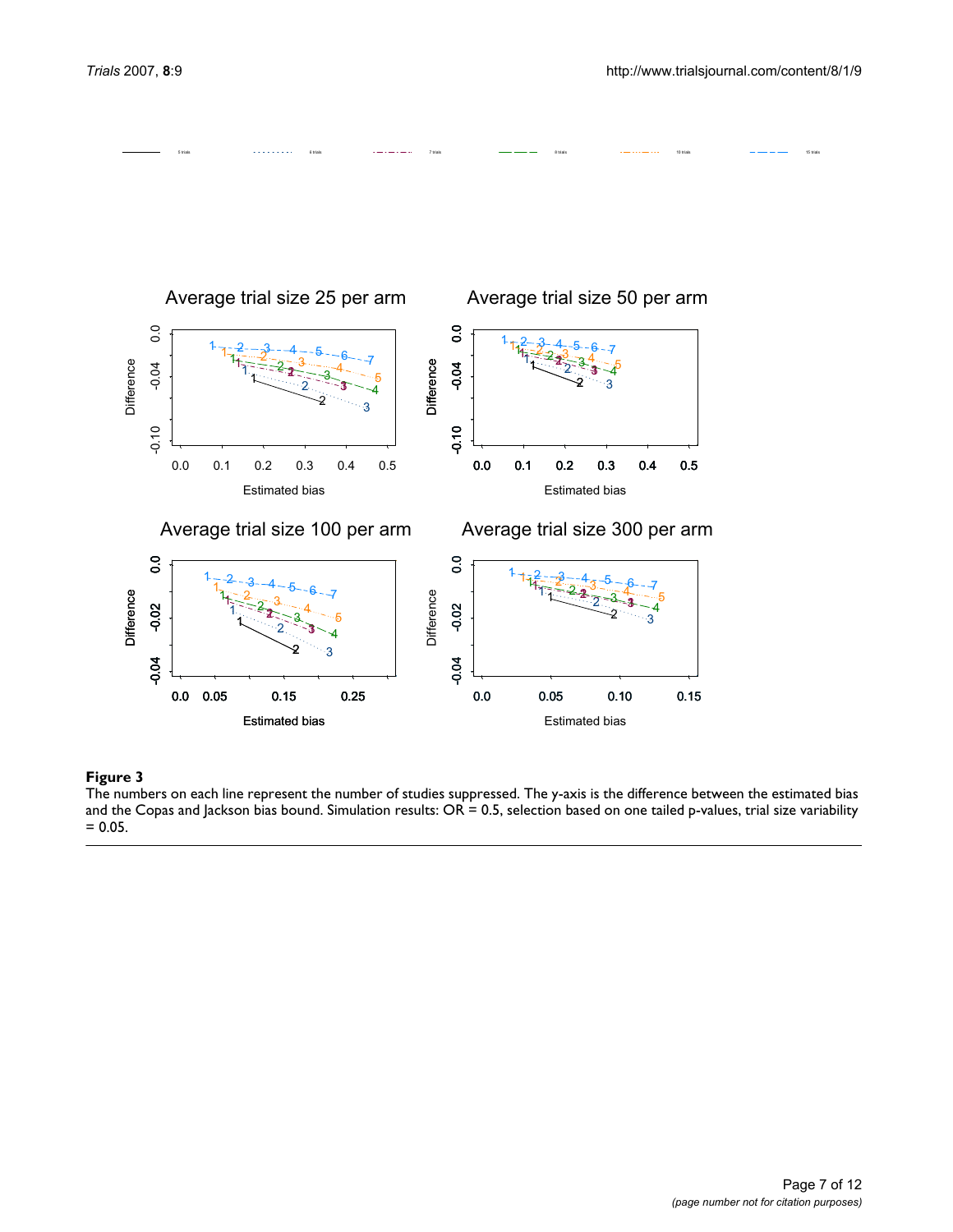

5 trials 8 trials 8 trials 8 trials 15 trials 7 trials 8 trials 8 trials 10 trials 10 trials 15 trials 15 trials 15 trials 15 trials 15 trials 15 trials 15 trials 15 trials 15 trials 15 trials 15 trials 15 trials 15 trials

#### Figure 4

The numbers on each line represent the number of studies suppressed. The y-axis is the difference between the estimated bias and the Copas and Jackson bias bound. Simulation results:  $OR = I$ , selection based on one tailed p-values, trial size variability = 0.35.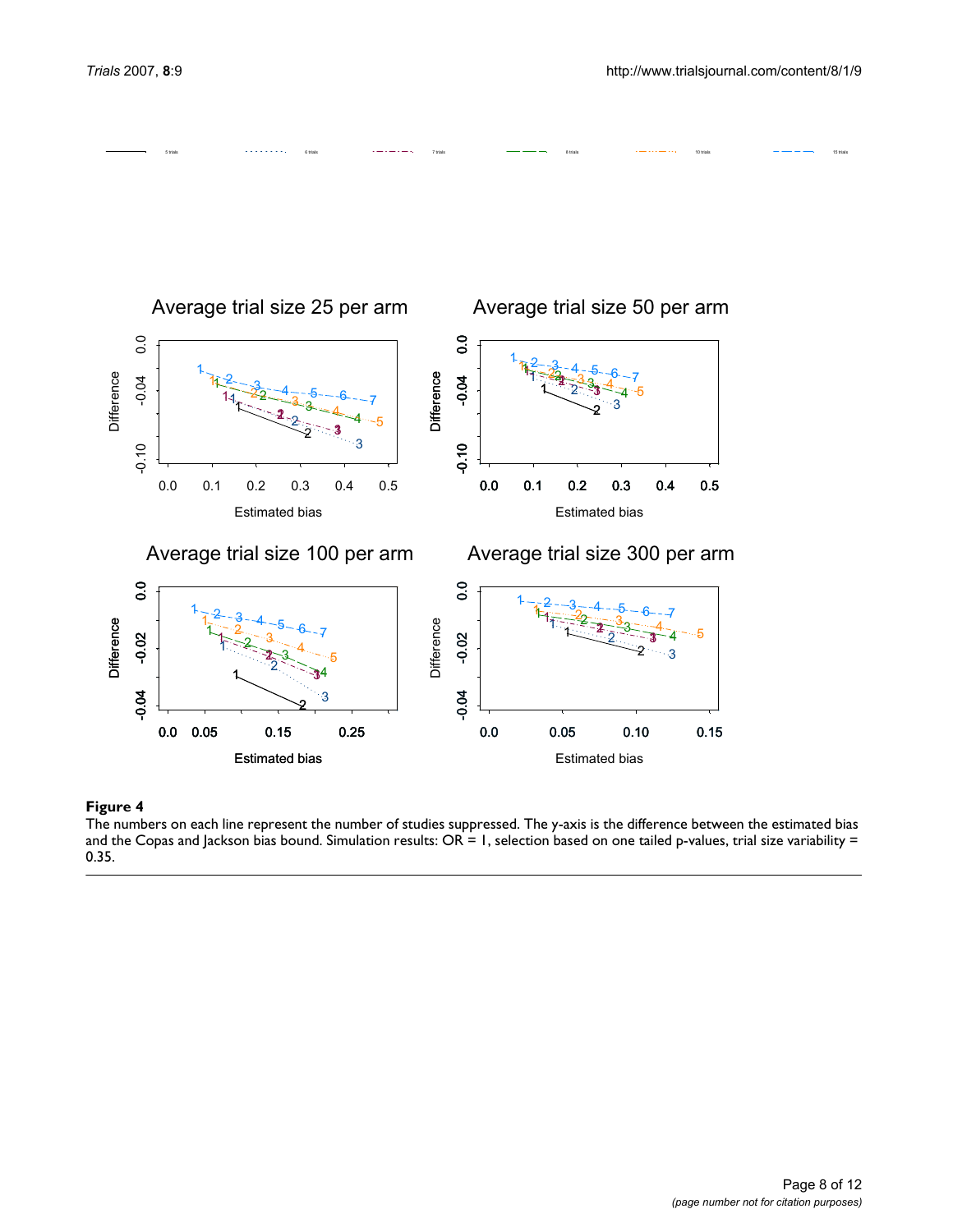

#### Figure 5

The numbers on each line represent the number of studies suppressed. The y-axis is the difference between the estimated bias and the Copas and Jackson bias bound. Simulation results:  $OR = 0.7$ , selection based on one tailed p-values, trial size variability  $= 0.35.$ 

5 trials 10 trials 15 trials 15 trials 15 trials 15 trials 15 trials 15 trials 15 trials 15 trials 15 trials 1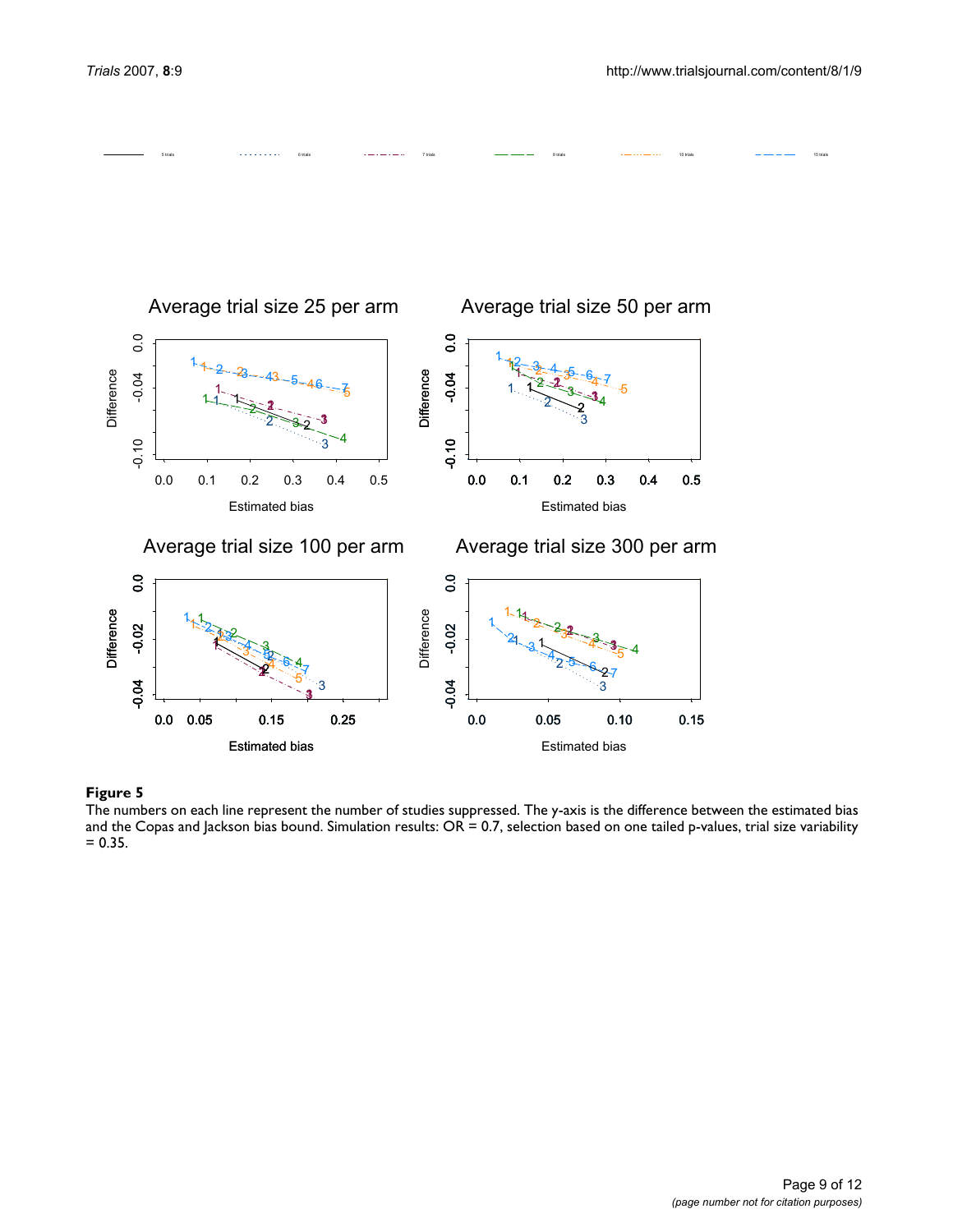

5 trials 5 trials 5 trials 15 trials 15 trials 15 trials 15 trials 15 trials 15 trials 15 trials 15 trials 15 trials 15 trials 15 trials 15 trials 15 trials 15 trials 15 trials 15 trials 15 trials 15 trials 15 trials 15 tr

#### Figure 6

The numbers on each line represent the number of studies suppressed. The y-axis is the difference between the estimated bias and the Copas and Jackson bias bound. Simulation results:  $OR = 0.5$ , selection based on one tailed p-values, trial size variability  $= 0.35.$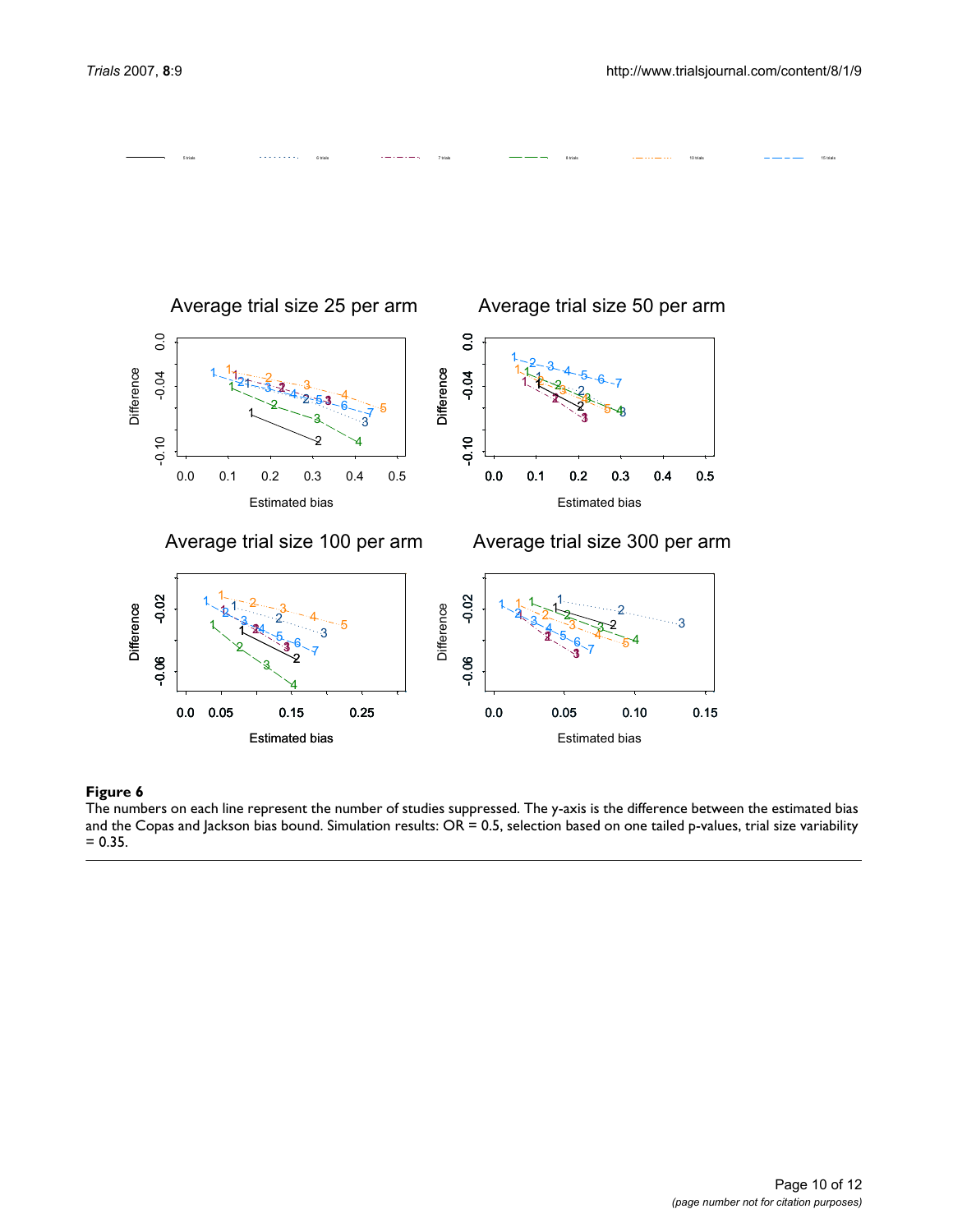| Odds ratio   | Sample size<br>variability<br>parameter | Mean trial<br>size |                | n m            | True bias:<br>median | <b>Difference between</b><br>unsuppressed pooled and<br>C&J-adjusted: median<br>$(2.5th, 97.5th)$ centiles | <b>Difference between</b><br>unsuppressed pooled and<br>maximum imputation-<br>adjusted: median (2.5 <sup>th</sup> ,<br>97.5th) centiles |
|--------------|-----------------------------------------|--------------------|----------------|----------------|----------------------|------------------------------------------------------------------------------------------------------------|------------------------------------------------------------------------------------------------------------------------------------------|
|              | 0.05                                    | 25                 | 4              | $\mathbf{I}$   | 0.175                | $-0.059$ $(-0.170, 0.117)$                                                                                 | -0.142 (-0.334, 0.016)                                                                                                                   |
|              | 0.05                                    | 25                 | 3              | $\overline{2}$ | 0.345                | $-0.087$ $(-0.293, 0.228)$                                                                                 | $-0.323$ $(-0.653, -0.053)$                                                                                                              |
|              | 0.05                                    | 300                | 4              | $\mathbf{I}$   | 0.052                | $-0.014$ ( $-0.048$ , $0.043$ )                                                                            |                                                                                                                                          |
|              | 0.05                                    | 300                | 3              | 2              | 0.101                | $-0.021$ ( $-0.084$ , $0.071$ )                                                                            |                                                                                                                                          |
|              | 0.35                                    | 25                 | 4              | $\mathbf{I}$   | 0.159                | $-0.055$ $(-0.161, 0.121)$                                                                                 | $-0.146$ ( $-0.371$ , $0.030$ )                                                                                                          |
| J.           | 0.35                                    | 25                 | 3              | $\overline{2}$ | 0.317                | $-0.079$ $(-0.277, 0.220)$                                                                                 | $-0.310(-0.661,-0.051)$                                                                                                                  |
|              | 0.35                                    | 300                | 4              | $\mathbf{I}$   | 0.053                | $-0.015$ ( $-0.049$ , $0.048$ )                                                                            |                                                                                                                                          |
| $\mathbf{I}$ | 0.35                                    | 300                | 3              | $\overline{2}$ | 0.103                | $-0.021$ $(-0.087, 0.077)$                                                                                 |                                                                                                                                          |
| 0.5          | 0.05                                    | 25                 | 4              | $\mathbf{I}$   | 0.176                | $-0.043$ $(-0.159, 0.153)$                                                                                 | $-0.236$ $(-0.437, -0.060)$                                                                                                              |
| 0.5          | 0.05                                    | 25                 | 3              | $\mathbf{2}$   | 0.343                | $-0.064$ $(-0.280, 0.277)$                                                                                 | $-0.593$ $(-0.943, -0.300)$                                                                                                              |
| 0.5          | 0.05                                    | 300                | 4              | $\mathbf{I}$   | 0.049                | $-0.013$ $(-0.047, 0.045)$                                                                                 |                                                                                                                                          |
| 0.5          | 0.05                                    | 300                | 3              | $\overline{2}$ | 0.096                | $-0.019$ $(-0.082, 0.071)$                                                                                 |                                                                                                                                          |
| 0.5          | 0.35                                    | 25                 | 4              | $\mathbf{I}$   | 0.155                | $-0.066$ $(-0.199, 0.200)$                                                                                 | $-0.358$ $(-0.650, -0.150)$                                                                                                              |
| 0.5          | 0.35                                    | 25                 | 3              | $\mathbf{2}$   | 0.314                | $-0.091$ ( $-0.311$ , $0.307$ )                                                                            | $-0.546$ $(-0.946, -0.245)$                                                                                                              |
| 0.5          | 0.35                                    | 300                | 4              | $\mathbf{I}$   | 0.044                | $-0.020$ $(-0.060, 0.048)$                                                                                 |                                                                                                                                          |
| 0.5          | 0.35                                    | 300                | 3              | $\overline{2}$ | 0.085                | $-0.031$ ( $-0.104$ , $0.075$ )                                                                            |                                                                                                                                          |
|              | 0.05                                    | 25                 | 9              | $\mathbf{I}$   | 0.101                | $-0.030$ $(-0.080, 0.039)$                                                                                 | $-0.056$ $(-0.125, 0.013)$                                                                                                               |
|              | 0.05                                    | 25                 | 5              | 5              | 0.479                | $-0.063$ $(-0.270, 0.198)$                                                                                 |                                                                                                                                          |
|              | 0.05                                    | 300                | 9              | $\mathbf{I}$   | 0.031                | $-0.006$ $(-0.022, 0.019)$                                                                                 |                                                                                                                                          |
|              | 0.05                                    | 300                | 5              | 5              | 0.138                | $-0.014$ ( $-0.075$ , 0.063)                                                                               |                                                                                                                                          |
|              | 0.35                                    | 25                 | 9              | $\mathbf{I}$   | 0.101                | $-0.033$ $(-0.086, 0.059)$                                                                                 | $-0.077$ $(-0.182, 0.011)$                                                                                                               |
|              | 0.35                                    | 25                 | 5              | 5              | 0.481                | $-0.068$ $(-0.274, 0.221)$                                                                                 |                                                                                                                                          |
|              | 0.35                                    | 300                | 9              | $\mathbf{I}$   | 0.032                | $-0.007$ $(-0.025, 0.025)$                                                                                 |                                                                                                                                          |
|              | 0.35                                    | 300                | 5              | 5              | 0.144                | $-0.015$ ( $-0.080$ , $0.076$ )                                                                            |                                                                                                                                          |
| 0.5          | 0.05                                    | 25                 | 9              | $\mathbf{I}$   | 0.105                | $-0.019$ $(-0.072, 0.065)$                                                                                 | $-0.126$ ( $-0.206$ , $-0.045$ )                                                                                                         |
| 0.5          | 0.05                                    | 25                 | 5              | $\sqrt{5}$     | 0.477                | $-0.042$ $(-0.250, 0.239)$                                                                                 |                                                                                                                                          |
| 0.5          | 0.05                                    | 300                | 9              | I              | 0.030                | $-0.005$ $(-0.021, 0.019)$                                                                                 |                                                                                                                                          |
| 0.5          | 0.05                                    | 300                | 5              | 5              | 0.130                | $-0.013$ $(-0.072, 0.063)$                                                                                 |                                                                                                                                          |
| 0.5          | 0.35                                    | 25                 | 9              | $\mathbf{I}$   | 0.102                | $-0.026$ ( $-0.086$ , $0.083$ )                                                                            | $-0.027$ $(-0.096, 0.071)$                                                                                                               |
| 0.5          | 0.35                                    | 25                 | 5              | 5              | 0.467                | $-0.062$ $(-0.281, 0.261)$                                                                                 |                                                                                                                                          |
| 0.5          | 0.35                                    | 300                | 9              | -1             | 0.017                | $-0.017$ ( $-0.036$ , $0.020$ )                                                                            |                                                                                                                                          |
| 0.5          | 0.35                                    | 300                | 5 <sub>1</sub> | 5              | 0.094                | $-0.043$ $(-0.110, 0.046)$                                                                                 |                                                                                                                                          |

#### **Table 2: Selected simulation study results. C&J: Copas and Jackson bias bound approach**

1 calculated as the median of the distribution of values across simulations for the difference between the pooled log(OR) from all *n* + *m* trials and the pooled log(OR) based on the selected trials